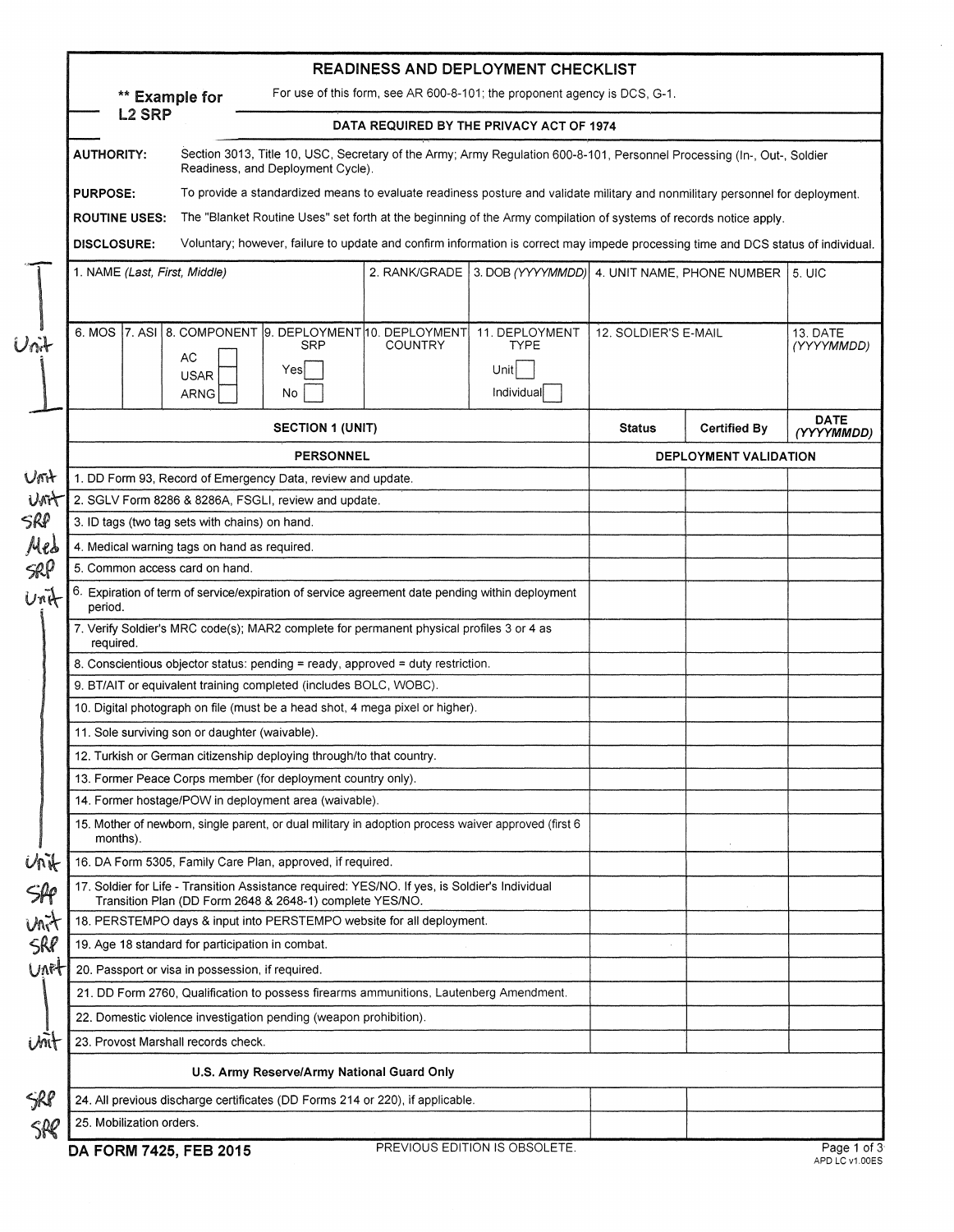×

|                        | 14. NAME (Last, First, Middle)                                                    | 15. RANK/GRADE                                                          | 16. UNIT NAME, PHONE NUMBER |                       |                     | 17. UIC                   |  |
|------------------------|-----------------------------------------------------------------------------------|-------------------------------------------------------------------------|-----------------------------|-----------------------|---------------------|---------------------------|--|
|                        | <b>SECTION 1 (UNIT) Continued</b>                                                 |                                                                         |                             | <b>Status</b>         | <b>Certified By</b> | <b>DATE</b><br>(YYYYMMDD) |  |
|                        | <b>LOGISTICS AND SUPPLY</b>                                                       |                                                                         |                             | DEPLOYMENT VALIDATION |                     |                           |  |
|                        |                                                                                   | 1. Personal military clothing, basic issue, or like quantities on hand. |                             |                       |                     |                           |  |
|                        | 2. Organizational clothing and equipment issued for duty MOS.                     |                                                                         |                             |                       |                     |                           |  |
|                        | 3. DD Form 2506, Government provided storage of personal items.                   |                                                                         |                             |                       |                     |                           |  |
|                        | 4. Weapon issued, if applicable - serial number:                                  |                                                                         |                             |                       |                     |                           |  |
|                        | 5. Theater specific clothing issued.                                              |                                                                         |                             |                       |                     |                           |  |
|                        | 6. Theater specific equipment issued.                                             |                                                                         |                             |                       |                     |                           |  |
|                        | 7. Protective mask inserts on hand, as required.                                  |                                                                         |                             |                       |                     |                           |  |
|                        | 8. Single or triple flange ear plugs on hand.                                     |                                                                         |                             |                       |                     |                           |  |
|                        | <b>TRAINING</b>                                                                   |                                                                         |                             | DEPLOYMENT VALIDATION |                     |                           |  |
|                        | 1. Weapon qualification, if applicable.                                           |                                                                         |                             |                       |                     |                           |  |
|                        | 2. OF 346, Military Drivers License issued, if applicable.                        |                                                                         |                             |                       |                     |                           |  |
|                        | 3. Force protection training administered.                                        |                                                                         |                             |                       |                     |                           |  |
|                        | 4. TARP briefing.                                                                 |                                                                         |                             |                       |                     |                           |  |
|                        | 5. Personnel recovery training.                                                   |                                                                         |                             |                       |                     |                           |  |
|                        | 6. Warrior tasks completed, as required.                                          |                                                                         |                             |                       |                     |                           |  |
|                        | 7. Deployment briefing to Family members (only upon alert).                       |                                                                         |                             |                       |                     |                           |  |
|                        | 8. Local laws for deployment country briefing.                                    |                                                                         |                             |                       |                     |                           |  |
|                        | 9. Media awareness training.                                                      |                                                                         |                             |                       |                     |                           |  |
|                        | 10. Theater specific training requirements completed.                             |                                                                         |                             |                       |                     |                           |  |
|                        | 11. UCMJ briefing.                                                                |                                                                         |                             |                       |                     |                           |  |
|                        | 12. Terrorist briefing.                                                           |                                                                         |                             |                       |                     |                           |  |
|                        | 13. Geneva Convention briefing.                                                   |                                                                         |                             |                       |                     |                           |  |
|                        | 14. Safety and Law of Land Warfare briefing.                                      |                                                                         |                             |                       |                     |                           |  |
|                        | 15. Servicemembers Civil Relief Act briefing.                                     |                                                                         |                             |                       |                     |                           |  |
|                        | 16. Reemployment Rights briefing.                                                 |                                                                         |                             |                       |                     |                           |  |
|                        | 17. Employer Support of the Guard and Reserve briefing (USAR/ARNG only).          |                                                                         |                             |                       |                     |                           |  |
|                        | <b>LEGAL</b>                                                                      |                                                                         |                             | DEPLOYMENT VALIDATION |                     |                           |  |
| SR                     | 1. Will (counseling or education).                                                |                                                                         |                             |                       |                     |                           |  |
| $S\!\!\!\!\!\!\!\!\!R$ | 2. Power of Attorney (counseling or education).                                   |                                                                         |                             |                       |                     |                           |  |
|                        | <b>SECURITY</b>                                                                   | DEPLOYMENT VALIDATION                                                   |                             |                       |                     |                           |  |
| Unit                   | 1. Security clearance meets requirement for duty position and deployment mission. |                                                                         |                             |                       |                     |                           |  |
|                        | <b>CHAPLAIN</b>                                                                   |                                                                         |                             | DEPLOYMENT VALIDATION |                     |                           |  |
|                        | 1. Chaplain: appointment or visit, if requested.                                  |                                                                         |                             |                       |                     |                           |  |